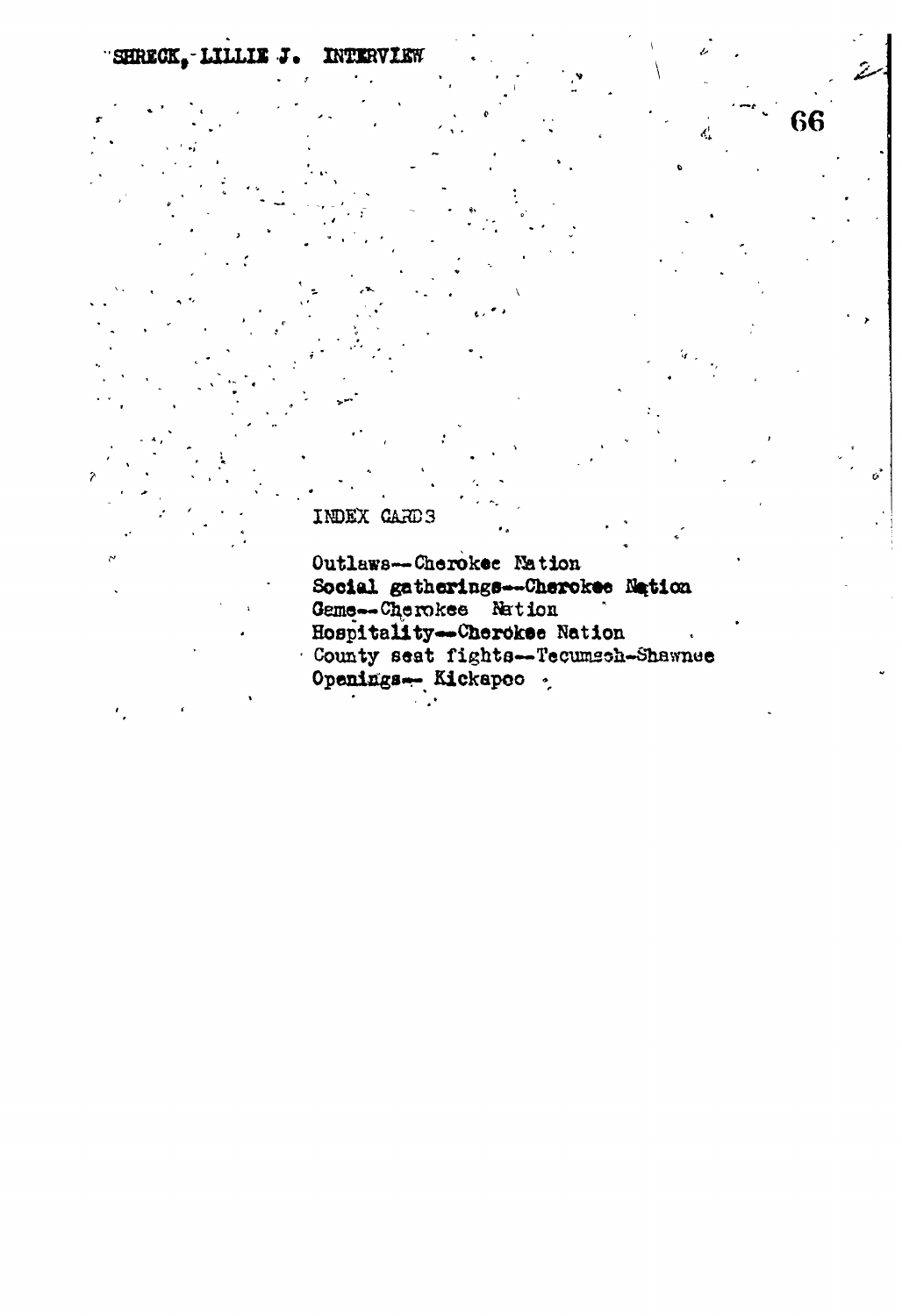## **. SCHRECK. LTJ.ItE J. INTEH^LBS**

5622

**Field Worker: Mary D. Dorward '** April 29, 1957

Interviewwith Lillie J. Shreck **1707 South St. Louis Tulsa, Oklahoma\***

| <b>Born</b>   | In 1865<br>In Louisville, Kentucky                                                       |
|---------------|------------------------------------------------------------------------------------------|
| Parents:<br>٠ | Father, C. W. Hoy,<br>0 <sub>h</sub> 1 <sub>o</sub><br>Mother, Amanda Eccles<br>Kentucky |

#### **Fron A, Personal IntervJew With the Subjeot,**

**I pioneered to Kansas from Kentucky nith ray** parents when I was ten years old. We came in a covered **wagon and crossed the Ulsslsaippl river on a raft at Cape Glrardeau. I lired in Kansas for ten years, nhen I married and came with my husband to old Indian Territory, in 1885.**

**We lived on.Thoapaon'g ranch about 20 miles south of Vinita, In a two-room log house. One roomiraa kitchen** and dining-room, while the other was living and *addroom*, and there was no opening between the two rooms. When we wanted to get grom one room to the other we had to go out**tide. ,**

#### **OUTLANS.**

**We never had cay trouble with the gangs of outlaws.**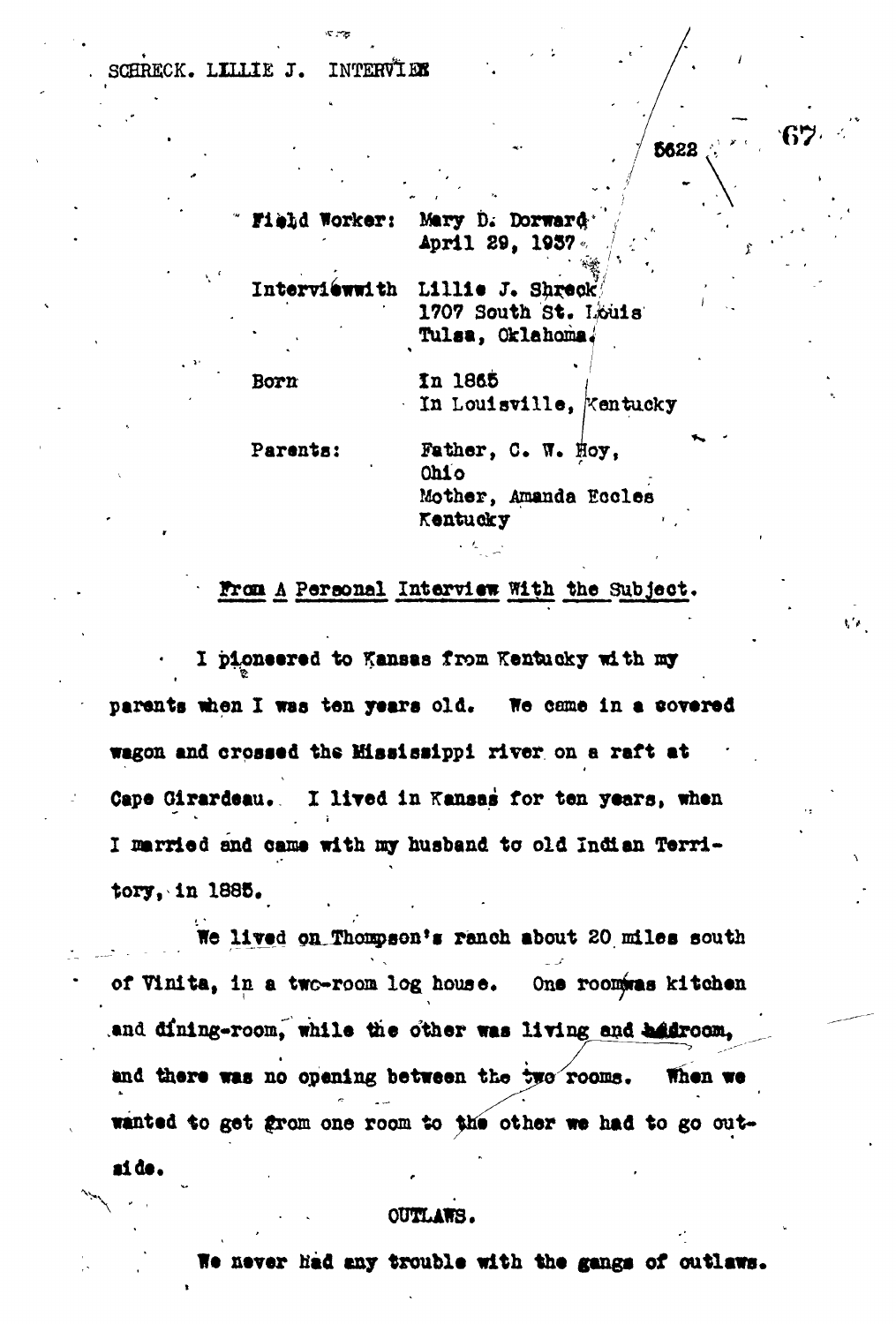**6682**

They always seemsd like nice boys. I once held Al **Spenoer when he was a baby. His people were fine folks.**

**- £- ;. ;:**

, and if  $\mathcal{L} = \{ \mathbf{r}_i \mid i=1,2, \ldots, n \}$  ,  $\mathcal{L} = \{ \mathbf{r}_i \mid i=1,2, \ldots, n \}$ 

**Onca we had a dance and two bands of outlaws showed up, the Deloaler gang and the Thompson gang. They all had six-shooters and** *one* **men had six notches on his \* gun. We didn't want any trouble and they Said they didn't want to make any trouble so we asked the Delosier gang** to leave and we gave them a dance at another time. We had a wash boiler full of oyster stew made from a box of. **oysters'we had got from Yinita. We didn't often see oysters-in thosa days. We also had three baked haras. Trouble Jim Sanders saw the hams stuffed with cloves and he said, "Look at the leopards," and started shooting them 'full of bullets. His sister made him stop shooting at the hama so then he started shooting through the celling.**

### DANCER.

**Dances were about our only form of amusement. . We** • v **always had plenty of baked hams to eat, and onca in a while oyster stew. Onoe when we ware having a dance a-big rain •toria oame up. The creaks came up so we couldn't gat** home and we had to stay there three days. We had plenty " of baked hams, molasses and corn bread to eat and we made **"cornfield" beds to sleep on, long pallets on the floor, so that we managed to be comfortable. The cowboys always**

68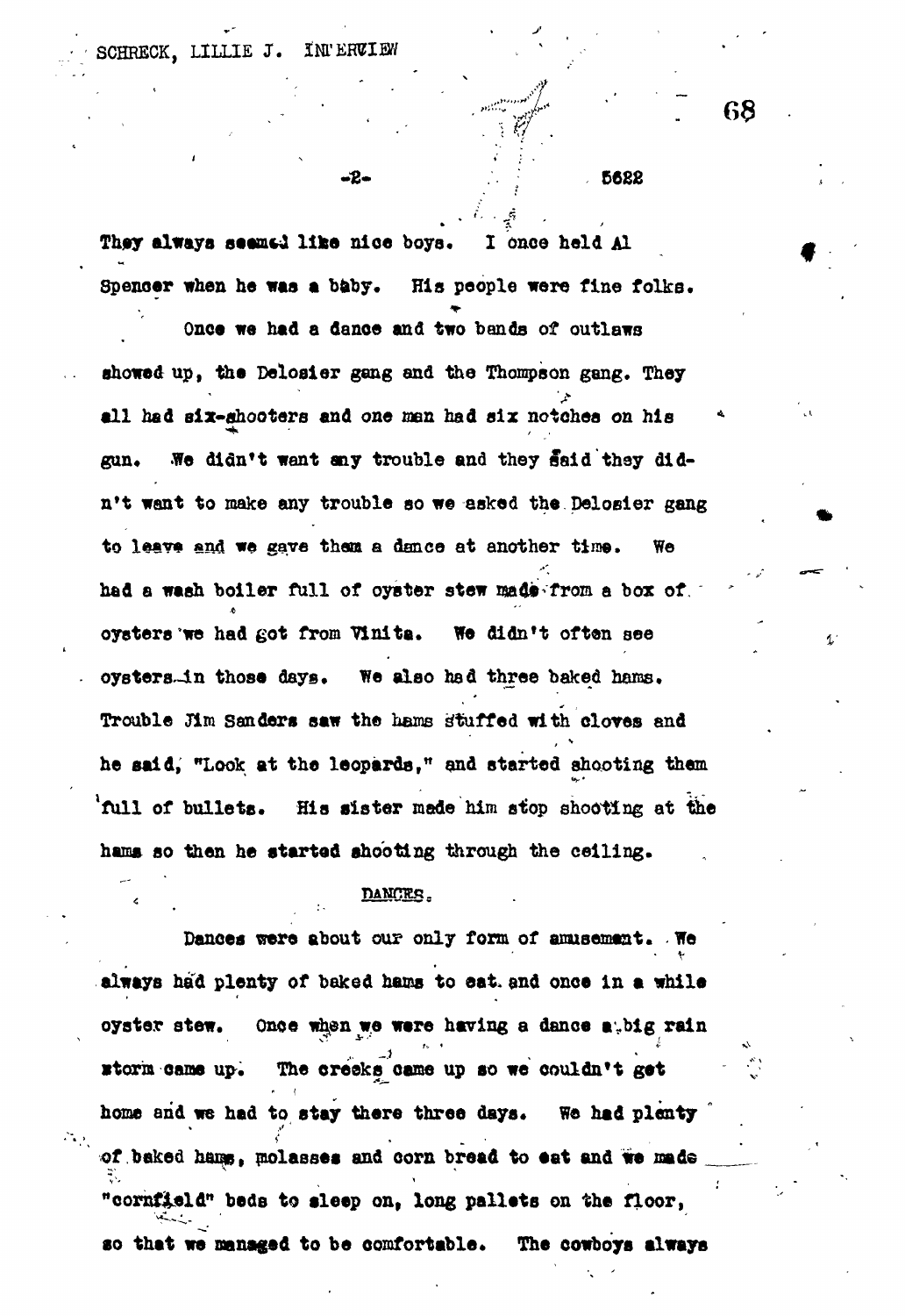**SCHRECK, LILLIE J. INTERVIEW**

came to our dances and we always liked them.

## **ALONE .ON THE IANCH. ,**

,

**I had to be alone/ on the ranch a great deal and as we were not far from the railroad I was often bothered by tramps, but the cowboys never let any of them harm me. The cowboys always treated me like a queen.**

#### **GAME.**

**Game was so plentiful in those days. One son, only fourteen, went out hunting and came home with 12 wild turkeys and a whole gunny sack full of sou rrela** and quail. Another, time one of the Ldair boys came by our place and he and his pony were just covered with wild **turkeys.**

## **OVER HIGHT GUESTS.**

**It was a common thing then for people to ride up** and expect to stay all night, and we were always glad to have them and never thought of asking pay for it. Once **when I waa along with ay baby, three big Indian bucks** walked into the house and without a word made a fire and **stretched out on the floor' and spent the night. The next morning they got up, and after a few grunts went off. They couldn\*t speak a word of English and I didn't know**

69

**-3-** \* **5622**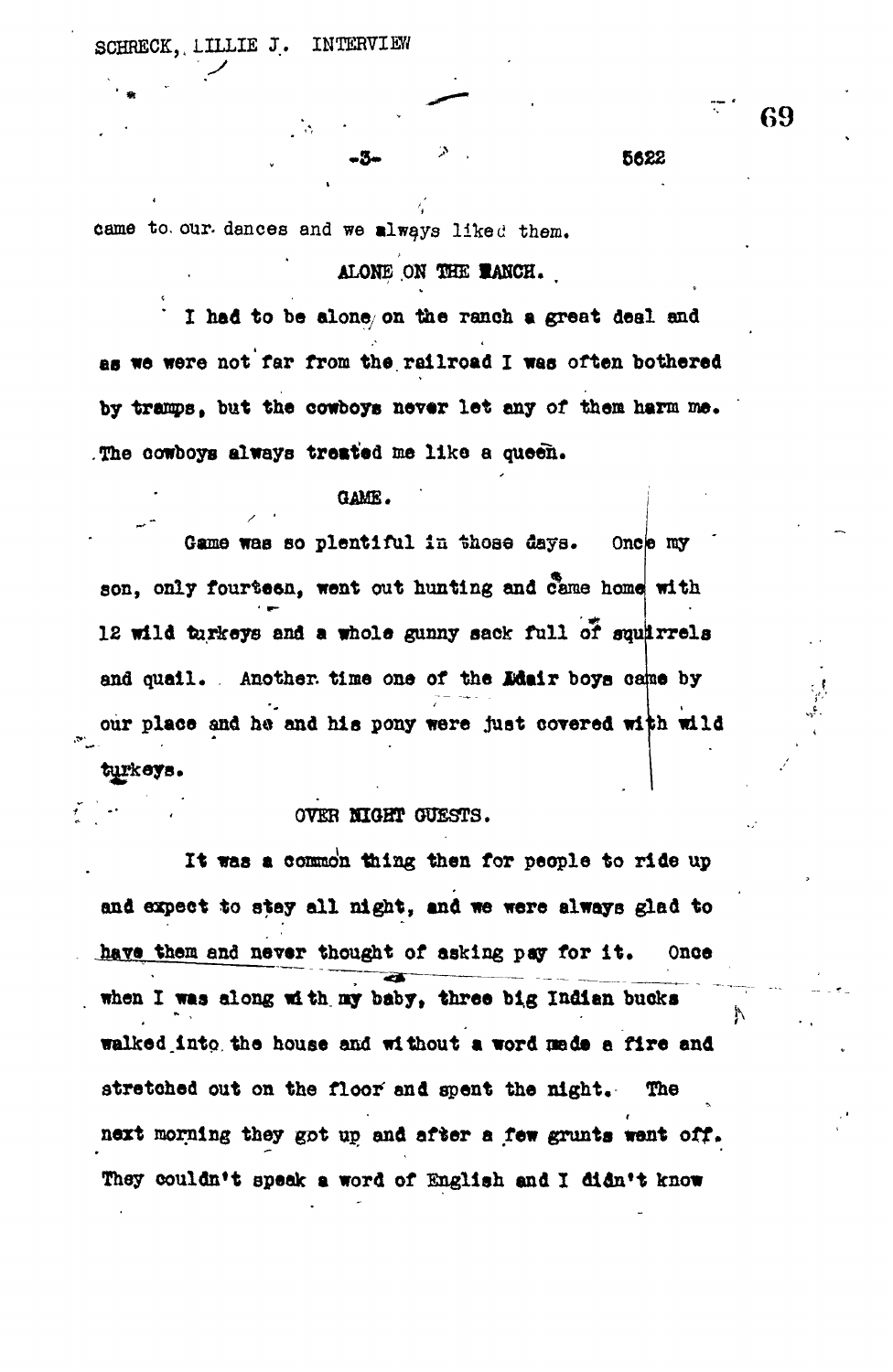their language, but they never offered to ha. me in any way and I never thought of being afraid.

# $\mathbf{w} = \mathbf{w} \cdot \mathbf{w}$  and  $\mathbf{w} = \mathbf{w} \cdot \mathbf{w}$  and  $\mathbf{w} = \mathbf{w} \cdot \mathbf{w}$

In 1895 we left Vinita and moved to Oklahoma City. We went by the stage coach and freighted out goods by wagon train. We stayed only a few months in Oklahoma City and then moved to Shawnee the same year. My husband opened the first store in Shawnee.

**the first 8tor e i n Shawnes.**

About the year we went to Shawnee a railroad was started southeast from Oklahoma City. I don't know what road it was but they were going to extend it through to **road i t was but they were goings t o extend i t through t o** *' ^* put up a good bid for it, and had secured a right of way. But Shawnes wanted it, too, so one night some of the Shaw-**But Shawnee wanted it , too , so one night some of the Shawnee men went out and moved a house righ t on the right of** way. **way. The workmen didn't care which town go ^ the rail -**

## **built i t i n to Shawnee instead of Tecumseh.** KICKAPOO OPENING. **KICKAPOO OPENING.**

**The opening of the Kiokappo lands was just lik e . the other openings—great crowds of peopl e and such oon-**

**fusinn. I kept ttfe stor e whil e my husband mada the run\***

70

**. \**

 $-4 -$  8822  $\sqrt{2}$